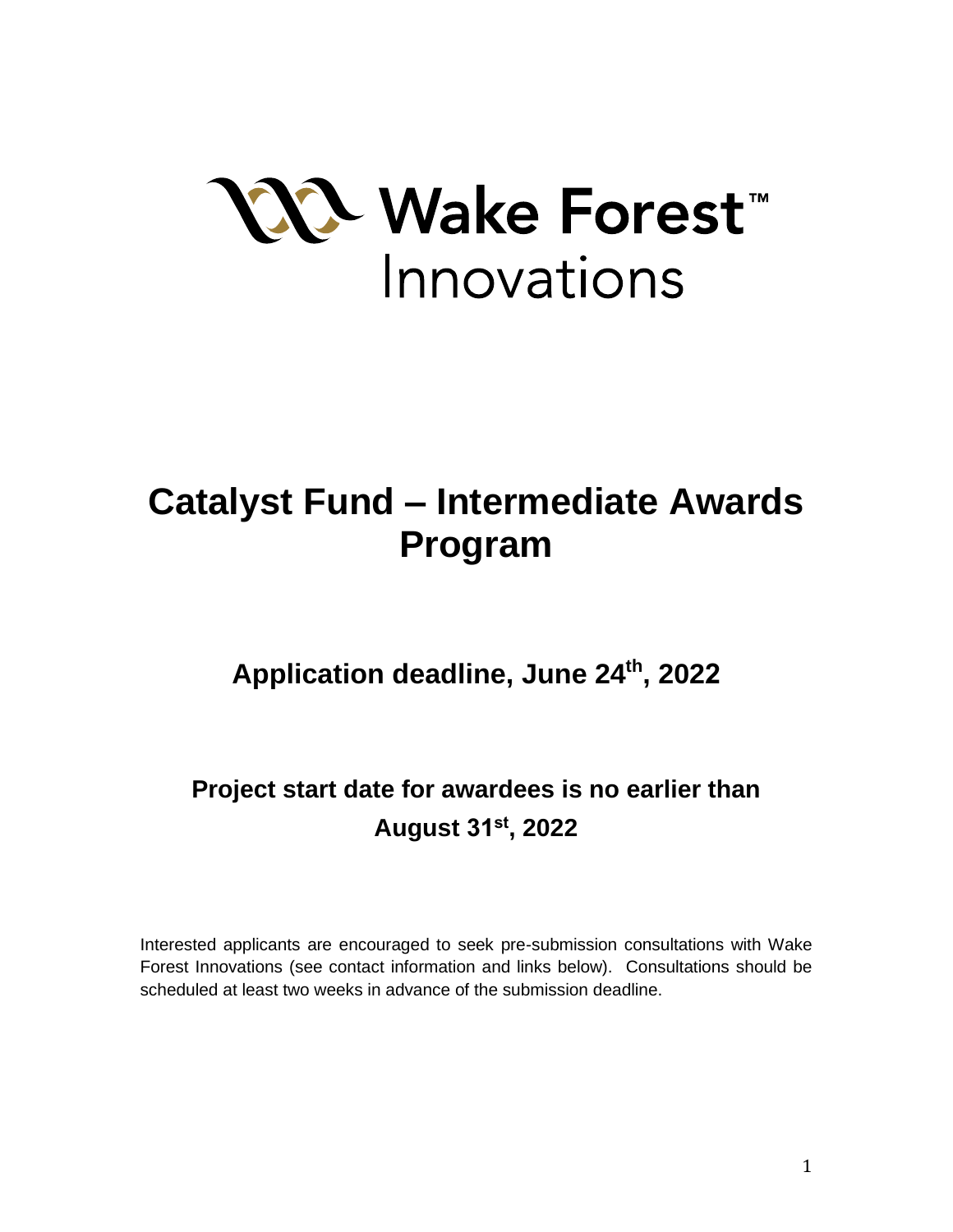## **Background**

The Catalyst Fund was established to help advance Medical Center faculty inventions with bona fide clinical and commercial potential towards translational milestones where they can attract private sector investment and be successfully licensed to either an existing or a new start-up company to complete their development and commercialization. Any life science-related faculty invention is an eligible candidate technology.

The Fund is managed by an independent Program Manager in conjunction with Wake Forest Innovations and an advisory Steering Committee that includes external experts. Catalyst project support includes funding, expert advice, and networking. Program participation entails a modification of the distribution of future licensing revenues generated by participating technologies, with a portion going back into the Fund.

In 2018 Catalyst created Intermediate Awards, a new funding category intended to provide relatively small amounts of capital to a greater number of faculty inventors and thereby fill the gap between WFI's Commercial Pathway Awards and Catalyst's larger project commitments. Intermediate Awards go through a simplified application and review process. Applications are screened by WFI and reviewed and scored by the Catalyst Steering Committee based on their translational merit, with the objective of accepting up to 5 – 10 projects over the course of the coming year.

#### **Intermediate Awards Overview**

Purpose: The Intermediate Awards program aims to advance the development of faculty inventions that have significant potential to become innovative new medical products that positively affect clinical practice and patient outcomes, and that therefore also have the potential to attract future licensing and investor interest to support commercialization. Intermediate Awards, like other forms of funding support overseen by Catalyst, are aimed strengthening the entrepreneurial culture within the Medical Center.

IA funding supports experimental studies that explore potential commercial applications of early-stage life science inventions and enable "go/no-go" decision-making regarding further development and/or pursuit of intellectual property protection. This funding is intended to enable faculty inventors to apply commercialization criteria in exploring potential scientific and product development applications of inventions that are ready to transition out of basic research into the early product development phase.

#### Range of funding: \$50,000 - \$100,000

Catalyst project funding is exempt from the normal indirect cost allocation, since it is provided almost entirely in-house. A portion of future licensing revenues is required to be paid to Catalyst, though unlike other Catalyst funding programs, such distributions are capped at 2.5x the amount of the Intermediate Award.

Application dates: twice a year, roughly aligned with the CTSI application and Catalyst Steering Committee timetable.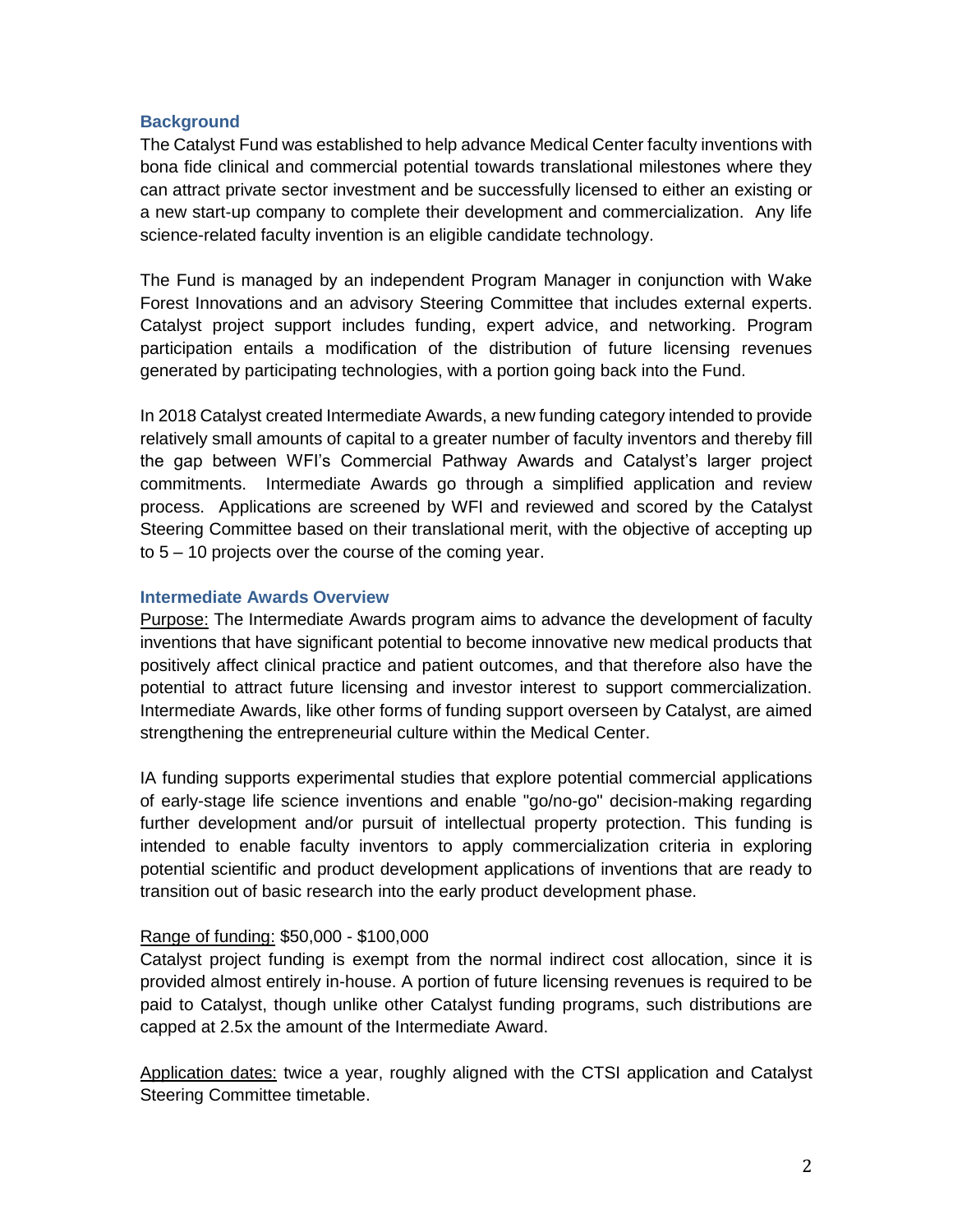Eligibility: These awards are open to all employees from Wake Forest School of Medicine, Wake Forest University, Atrium Health - Wake Forest Baptist as well as Atrium Health employees with Wake Forest appointments; maximum one-year project timeframe. Project proposals must be translational in nature.

## **Application Procedure**

No Letter of Intent or notice in advance of the final application deadline is required. However, interested faculty members are encouraged to seek pre-submission consultations with Wake Forest Innovations (see contact information and links below). Consultations should be scheduled at least two weeks in advance of the application deadline.

## **Application Deadline: June 24th 2022, 11:59 pm**

Faculty investigators are invited to submit a full application by June 24<sup>th</sup>, 2022 through the [https://redcap.wakehealth.edu/redcap/surveys/?s=HMPLNJN3HDFMRT](https://redcap.wakehealth.edu/redcap/surveys/?s=HMPLNJN3HDFMRT93)93. The instructions are summarized below.

## **Format Specifications**

- Arial font and no smaller than 11 point
- Margins at least 0.5 inches (sides, top and bottom)
- Single-spaced lines
- Consecutively numbered pages

### **Submission/Applicant Information**

- Project Title
- Submitting Principal Investigator, Co-Investigator(s), and other Key Personnel information

**Abstract** (300 words max)

**Research Plan** (4 pages max, all items below are required components of the research plan)

- Specific Aims (1 page max)
- Background and Significance, translational importance, experimental design and methods, dissemination and implementation plan (1 page max)
- Study milestones and anticipated outcomes with timeline (1 page max)
- Contribution and summary of qualifications of each contributing investigator (1 page max)

#### **References** (2 page limit)

#### **Information Regarding Live Vertebrates**

 IACUC Approval Status if the project **involves live vertebrates** (IACUC approval is not required for full application submission)

**Budget and Justification** (budget template plus 1 page justification)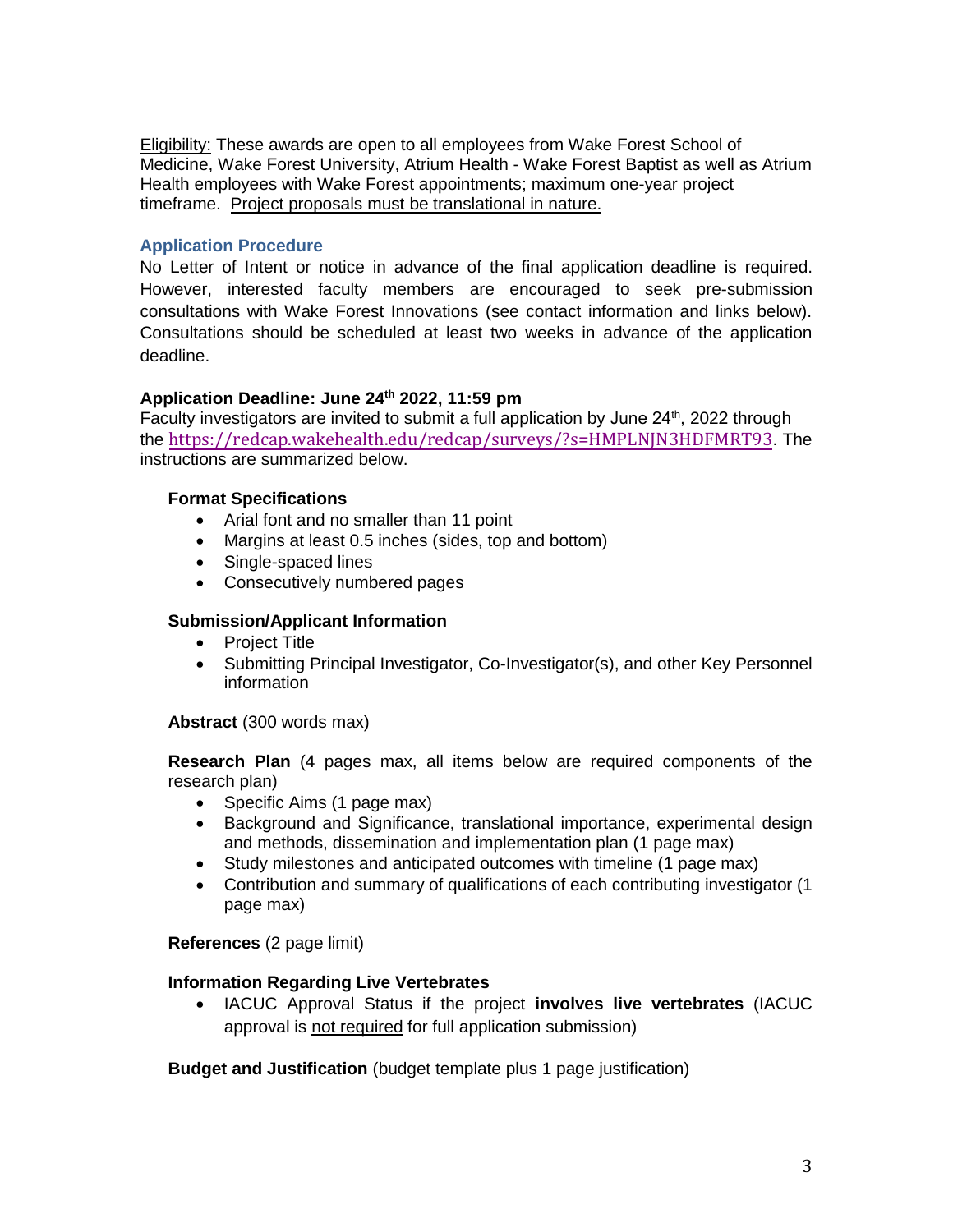- Complete the [budget template form](https://wakehealth.sharepoint.com/:x:/r/teams/CTSIWebCollection/_layouts/15/Doc.aspx?sourcedoc=%7B4A4C9F1E-84B3-4657-AE7F-B5174BF93883%7D&file=CTSI%20Pilot%20Budget%20Template.xlsx&action=default&mobileredirect=true&DefaultItemOpen=1&cid=15a4a8bb-2521-40fd-9c8b-f7d9984b5335) and a brief justification for the funds requested. Please explain how other resources may be leveraged to support the project. If there are any external collaborators and the proposed research will be done on more than one campus/institution, please include details in the justification.
- Sub-awards to other institutions are permissible, provided that most of the pilot project's activities and dollars spent occur within WF or one of its affiliates.

## **NIH-style biographical sketch for all Key Personnel (new style)**

## **Budget Guidelines**

The project timeframe is one year beginning on the effective date of the related Catalyst Fund project documents. The project documents include an Investigator Memorandum of Understanding that governs the distribution of any future licensing revenues generated by the technology. Such licensing revenues go first to paying back the amount of the Intermediate Award and patenting costs, and thereafter are distributed 80:20 between the WFUHS IP policy and the Catalyst Fund, up to a maximum of 1.5x the amount of the Intermediate Award. After the 1.5x ceiling is reached, licensing revenues are distributed according to the WFUHS IP policy.

From \$50,000 up to \$100,000 in direct costs may be requested. Catalyst Intermediate Awards are not subject to indirect cost allocations.

Project funds may be budgeted for:

- Salary support for the WFUHS/WFU PI or WFUHS/WFU faculty collaborators (using NIH salary cap)
- Research support personnel (including undergraduate and graduate students)
- Salary support should not exceed more than 30% of the total budget
- Small equipment, research supplies, and core lab costs
- Other purposes deemed necessary for the successful execution of the proposed project

Project funds may **not** be budgeted for:

- Office supplies or communication costs, including printing
- Meals or travel, including to conferences, except as required to collect data
- Professional education or training
- Computers or audiovisual equipment
- Capital equipment
- Manuscript preparation and submission
- Indirect costs

Awarded funds must be used to conduct the work proposed. Catalyst reserves the right to revoke funding if it is determined that funds have not been spent in accordance with the approved protocol.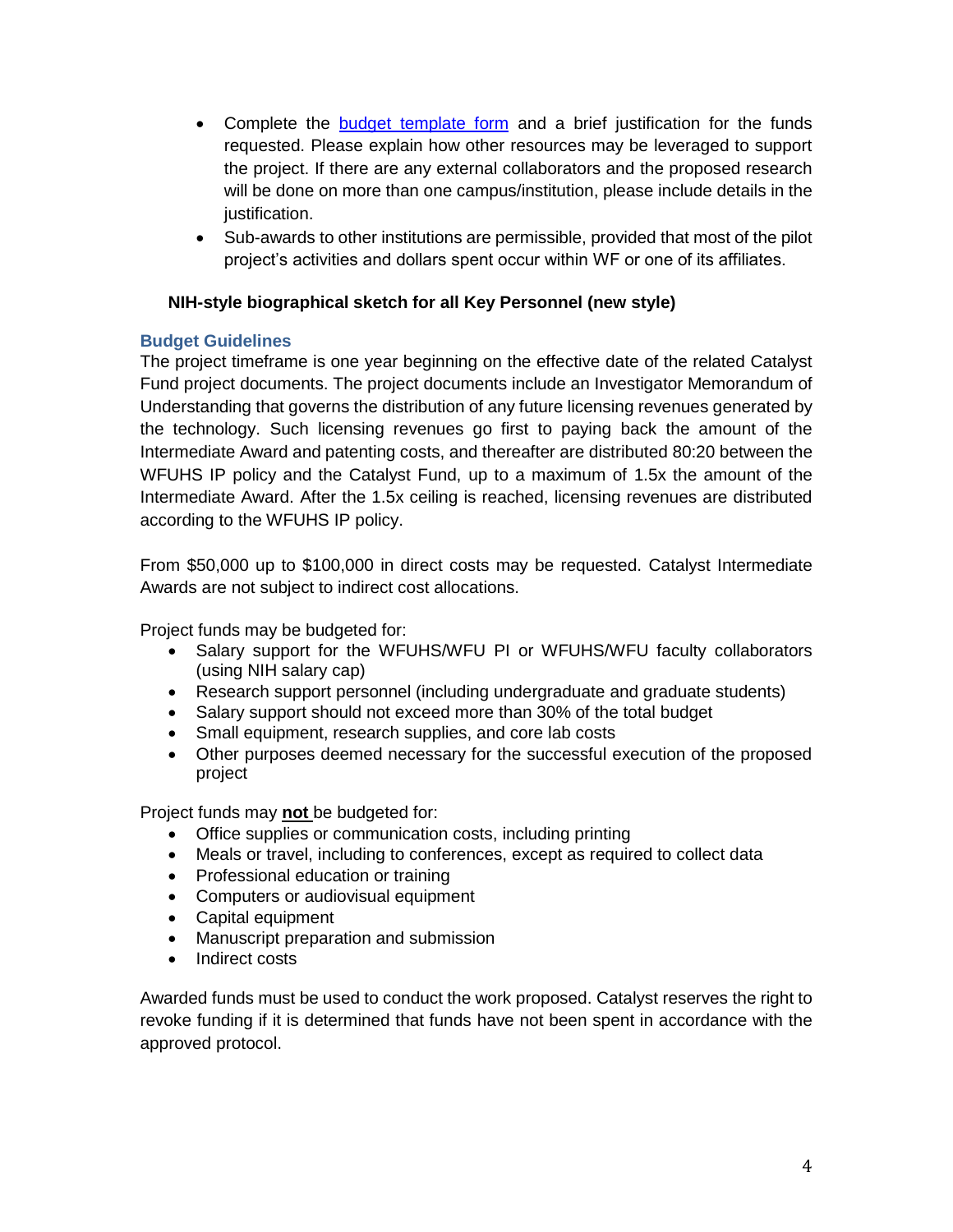## **Review Criteria and Process**

Catalyst Intermediate Award proposals are reviewed by the Catalyst Steering Committee, which consists of selected external experts as well as Medical Center faculty and WFI staff under the leadership of an independent Program Manager. Final award approval will be on the recommendation of the Steering Committee and at the discretion of the Program Manager. WFI will notify applicants regarding the outcome of the project review process.

#### **Reviewers will score applications from 1 to 5 based on:**

- 1. Significance of the problem to be addressed
- 2. Innovation of the proposed solution and potential impact on the problem
- 3. Strength of the existing or prospective IP position
- 4. Strength and breadth of the investigative team
- 5. Methodological rigor and feasibility of the project proposal, with clear milestones
- 6. Feasibility that the innovation can ultimately be partnered, developed and commercialized, reflecting its potential clinical and commercial utility and value

Numerical scoring is used as an indicative input to the evaluation process. There is no set level that serves as an automatic fundable threshold, nor any forced ranking by score; each proposal is evaluated on its own merits.

#### **Program Expectations**

Prior to funding, awardees will be assigned to a WFI case manager to: 1) assist with completion of Catalyst project documents and study initiation; and 2) monitor progress throughout the course of the study. If any significant issues arise, the study team will be required to work with WFI and Catalyst to determine solutions so that the study can be successfully completed (or in rare cases, terminated).

#### **Specific Deliverables**

- Participation in WFI study initiation meetings
- Regular interactions with the WFI case manager to monitor progress
- Upon completion of the project:
	- o Close-out report, with plans for implementing and disseminating innovations
- Presentation of findings to the Steering Committee and at other requested events
- Disclosure of 1) how results will be implemented and/or disseminated; 2) applications for extramural funding; 3) what subsequent notification of funds occurred; and 4) related publications or significant collaborations resulted from the project, for a minimum of 4 years after completion of the award.

## **Contacts:**

Osama Zahid, PhD Senior Innovations Associate, Wake Forest Innovations [ozahid@wakehealth.edu](mailto:ozahid@wakehealth.edu)